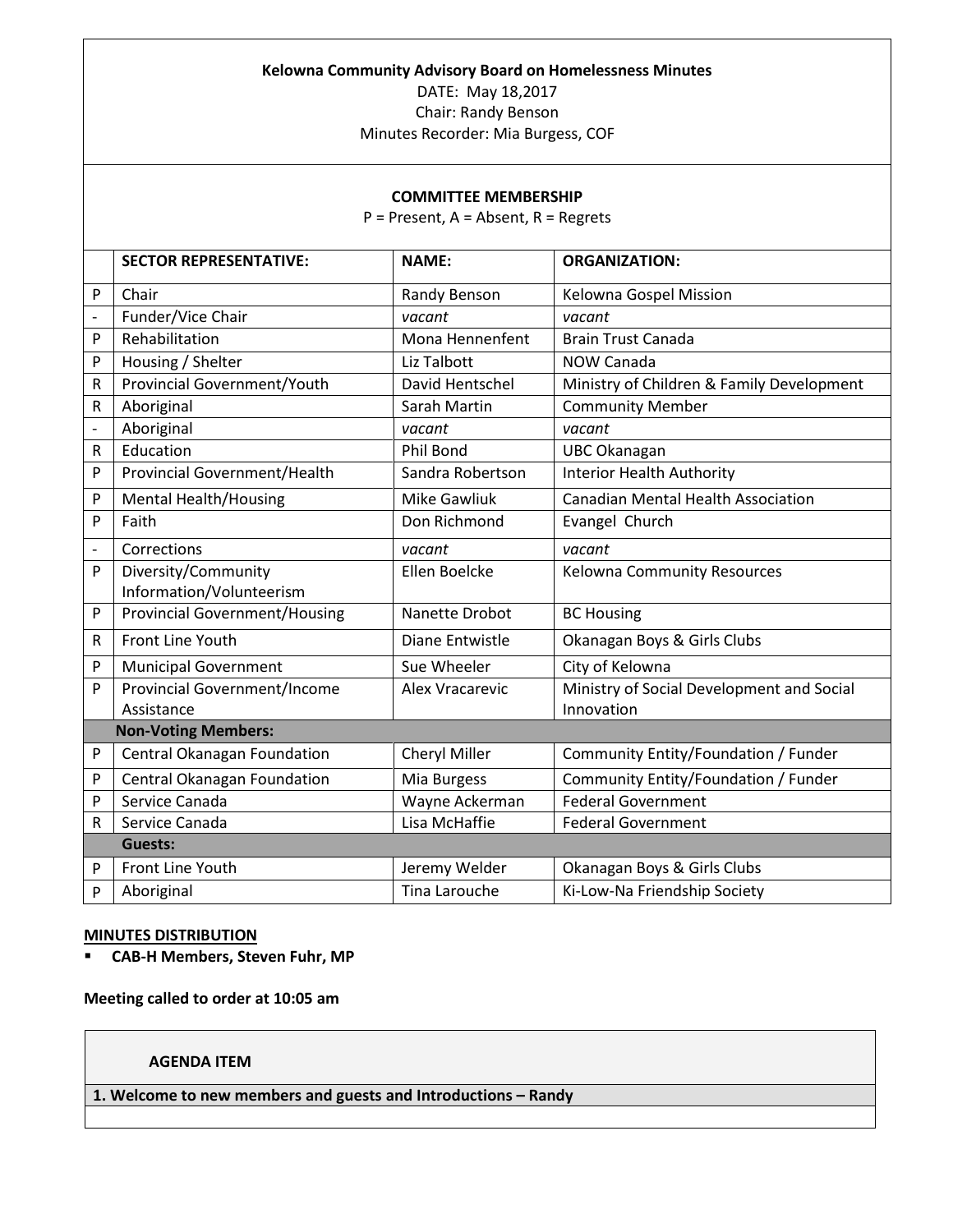### **2. Approval of May, 2017 Agenda and March, 2017 and April, 2017 Minutes – Randy**

#### Approved. Ellen, Sandra.

#### **3. Homeless-Serving Systems Strategy update - Sue**

- Journey Home is the new name for the homeless-serving system framework
- Sue will go in front of council next Monday to get approval for the task force
- The task force is responsible for developing the Journey Home strategy
- City will take leadership role and provide backbone support
- Glenda Cooper will be assigned to support Sue
- Council is supportive of the process and appreciated CAB-H agreeing to form a sub-committee for Journey Home
- A terms of reference is being developed
- Task force
	- Collaborative and participatory
	- Need to have the right people at the table
	- Will utilize a skills matrix for selection process
	- A selection committee will identify the Co-Chairs and the Co-Chairs will select the remaining Task force members
	- Task force will be 12-15 people
	- This process will be further defined
	- Goal: to have task force selected by the end of June, 2017

Wayne

- Is 15 people too big?
- People are reluctant to share in larger groups
- Sue will bring these thoughts to the City

#### Ellen

- Is there anything else the CAB-H can do to support the City?
- Not at this point but Sue will let the CAB-H know

#### Sue

 City is working on a housing needs assessment; hope to have a discussion about causes of homelessness and issues with housing and how to create resiliency

Mia will send Sue the CAB-H Housing Snapshot

Ellen

- Does City have the KCR list of housing resources?
- Sue: yes

**4. CAB-H Sub-committee - Homeless-Serving Systems planning –Randy** 

The CAB-H will wait to select members for the sub-committee for Journey Home.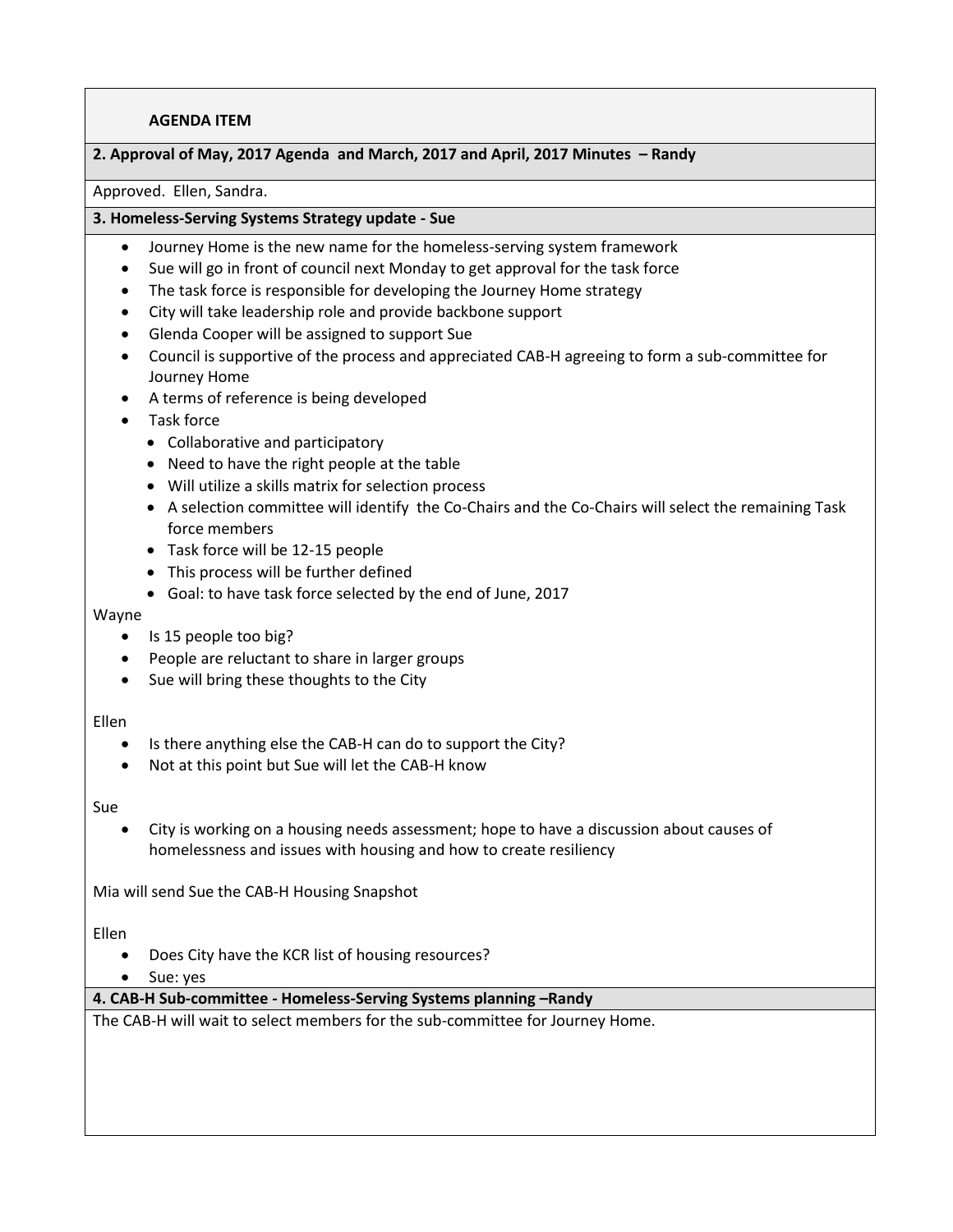## **5. Community Entity update - Mia**

## **VETS AFFAIRS INFO:**

Service providers requiring information on services which may be available through Veterans Affairs Canada to contact:

#### **Sandra Boel**

# **Veterans Service Team Manager 250-470-5073**

## **PIT COUNT- 2018**

- Working on application: Due May 31
- Support letters: Sue will supply a letter on behalf of the City of Kelowna, Randy, on behalf of the CAB-H

# **Community Plan Annual Update (CPAU) 2017-2018**

- Still working on this
- Communities will have 60 days to complete their CPAU and are asked to submit their update no later than June 30, 2017.
- Will Share with CAB-H for approval prior to submitting-will need an email vote to approve plan prior to submitting

## **BC10**

- BC10 organized a meeting with HIFIS Ottawa and BCH to discuss the implementation of HIFIS in BC
- HIFIS stands for: Homeless Individuals and Families Information System
- HIFIS is provided free-of-charge. It is a day-to-day tool that can be used by agencies to assist in daily operations and also generates data for funders
- HIFIS 4.0 will be web-based. Every feature of HIFIS will be accessible from any internet-connected computer or mobile device without any installation
- HIFIS has several data capturing abilities that can be turned on and off
- HIFIS has the capability to collect data that CEs need for HERIN results reporting for HPS funded projects, if the data collection capability is initiated
- You can test out HIFIS 4.0 on the demo site: demo.hifis.ca
- BC10 feels strongly that it would be a disservice to the community to have dual reporting systems
- BCH will be the Host for HIFIS in BC
- BCH is currently working with HIFIS staff in Ottawa to modify HIFIS to ensure it captures data required by BCH for BCH funded shelter and outreach programs
- BCH will roll out the use of HIFIS for BCH funded shelters and outreach programs between November, 2017-March, 2018
- BCH has committed to an ongoing dialogue with the BC10 regarding the inclusion of RROL data needed by the CEs

# **Presentation on projects receiving HPS funding 2017-2019**

#### **Designated Communities**

Canadian Mental Health Association-Kelowna District Branch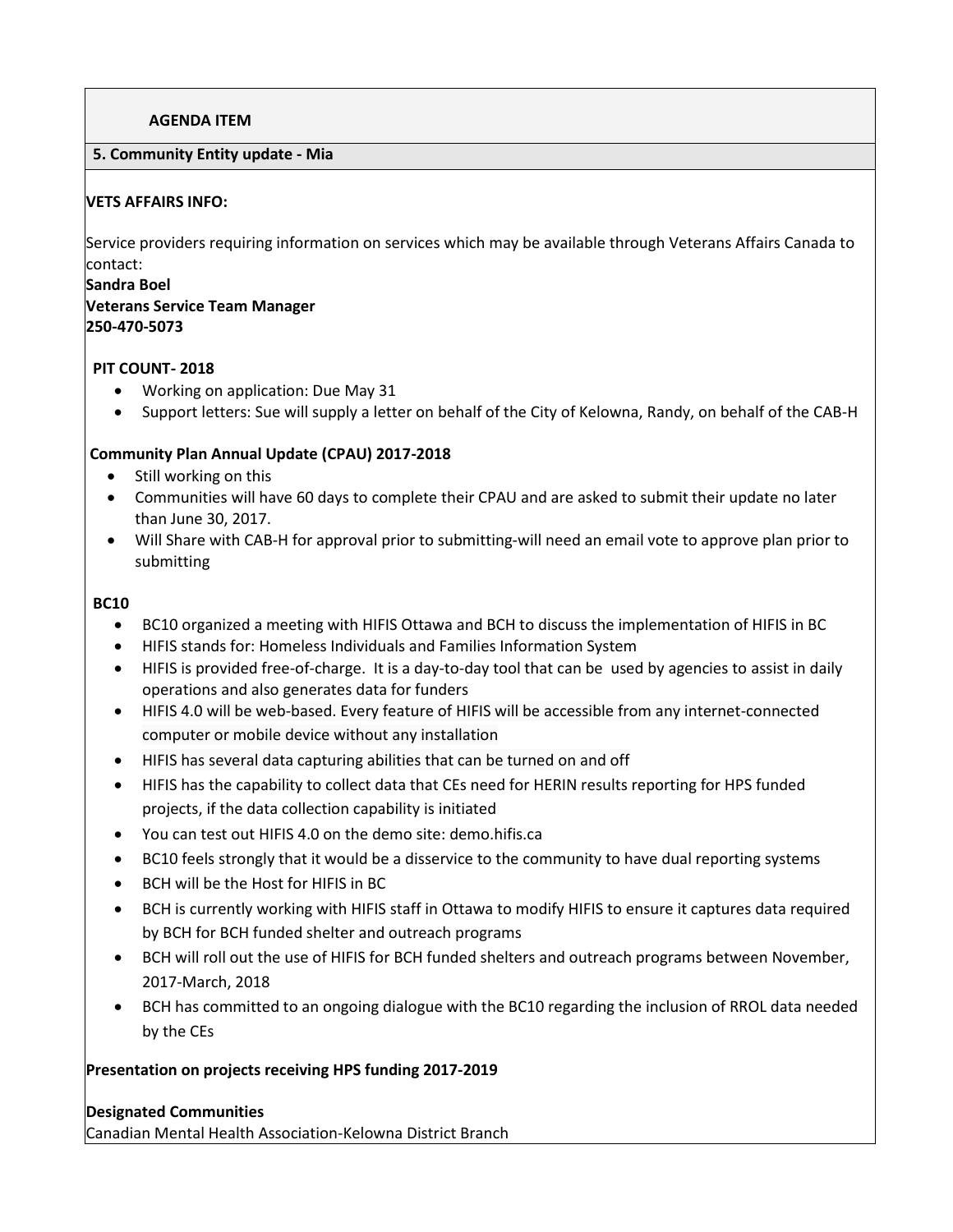HPS priority 2 \$76,375 (year 2017-2018) H3: help, housing and hope

From April 1, 2017 to March 31, 2018 the Canadian Mental Health Association will employ one full-time Community Housing Navigator.

## **Designated Communities**

Canadian Mental Health Association-Kelowna District Branch HPS priority 1 \$221,100 (year 2017-2018) \$147,400 (year 2018-2019) Housing First

From April 1, 2017 to March 31, 2018 the Canadian Mental Health Association will employ one full-time Housing Locator and two full-time Housing First Case Managers to deliver a Housing First program that meets fidelity standards.

From April 1, 2018 to March 31, 2019 the Canadian Mental Health Association will employ one full-time Housing Locator and one full-time Housing First Case Manager and one part-time Housing First Case Manager to deliver a Housing First program that meets fidelity standards.

### **Aboriginal Homelessness**

Ki-Low-Na Friendship Society HPS priority 2 \$187,547 (year 2017-2018) \$93,774.00 (year 2018-2019) Ki-low-Na Homelessness Project

From April 1, 2017 to March 31, 2018, the Ki-Low-Na Friendship Society will employ two full-time Housing Support Workers and one full-time Outreach Worker/Data Management Coordinator. HPS will partially fund one full-time Reception/Intake Worker.

From April 1, 2018 to March 31, 2019, the Ki-Low-Na Friendship Society will employ one full-time Housing Support Worker and one part-time Outreach Worker/Data Management Coordinator.

The Ki-Low-Na Friendship Society will continue to host weekly Partners in Community Collaboration meetings to share information and coordinate activities. These meetings will include 25-40 representatives from other organizations including Outreach Urban Health, Canadian Mental Health Association, Correctional Services Canada, Ministry of Social Development, and other organizations involved with providing services to reduce or end homelessness. The Housing Support Worker and/or the Outreach Worker will attend Partners in Community Collaboration meetings.

**Designated Communities** New Opportunities for Women-Canada Society HPS priority 2 \$106,879 (year 2017-2018)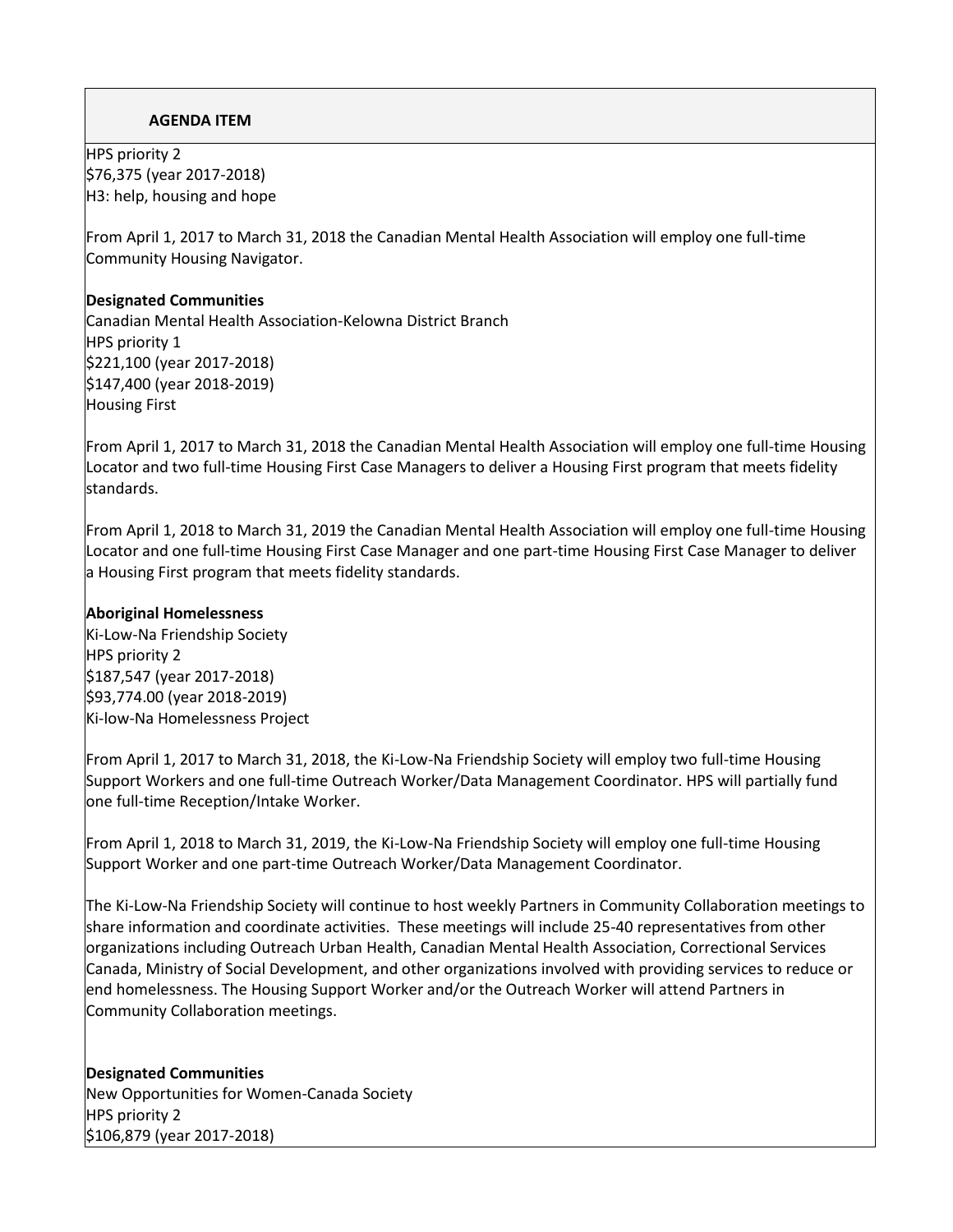\$98,700 (year 2018-2019) The Essentials Program

From April 1, 2017-March 31, 2018 HPS funds will be utilized by the New Opportunities for Women Canada Society to partially fund a full-time Program Coordinator, one part-time Support Worker, and 5 nights of staffing at Gail's House.

From April 1, 2017-June 30, 2017 New Opportunities for Women Canada Society will utilize HPS funds for the House Director's salary at Connie's House, two nights of additional staffing at Gail's House and for training wages to orient new residential staff. From July 1, 2017-March 31, 2018 this funding will be re-allocated to fund 7 nights of staffing at the newest safe home.

From April 1, 2018-March 31, 2019 New Opportunities for Women Canada Society will utilize HPS funds to employ one part-time Client Support Worker, 7 nights of staffing at the newest safe home, and 5 nights of staffing at Gail's House.

Liz: NOW has secured a house.

## **Designated Communities**

Okanagan Boys and Girls Clubs HPS priority 2 \$148,396 (year 2017-2018) \$122,400 (year 2018-2019) Youth Emergency Shelter and Supportive Housing Program

From April 1, 2017 to March 31, 2018, the Okanagan Boys and Girls Clubs will employ on full-time Program Coordinator, one full-time Youth Housing Counselor and one part-time Residence Worker.

From April 1, 2018 to March 31, 2019, the Okanagan Boys and Girls Clubs will employ one full-time Program Coordinator and one full- time Residence Worker.

#### **6. CAB-H Terms of Reference – revision –Randy**

Motion to change quorum to 50%, from 60%: Approved, motion: Ellen, Sandra

#### **7. Membership -Randy**

- We need a Vice Chair
- Randy approached two CAB-H members, who both declined the position
- Cheryl: Mia's role is to support the CAB-H, not be the one doing all the work
- Mia: We need a Vice Chair, as I cannot do the work of the Vice Chair
- Mia: We need to fill the Aboriginal Sector Seat. Tina is here as a guest. I also emailed Kelly L'Hirondelle, Director of the Metis Society, to advise of open position on CAB-H. Received no response form Kelly.
- Tina Larouche:
	- Attending as a guest
	- New Program Manager at KFS
	- Housing is a passion
	- Interested in Aboriginal sector seat on the CAB-H
- $\bullet$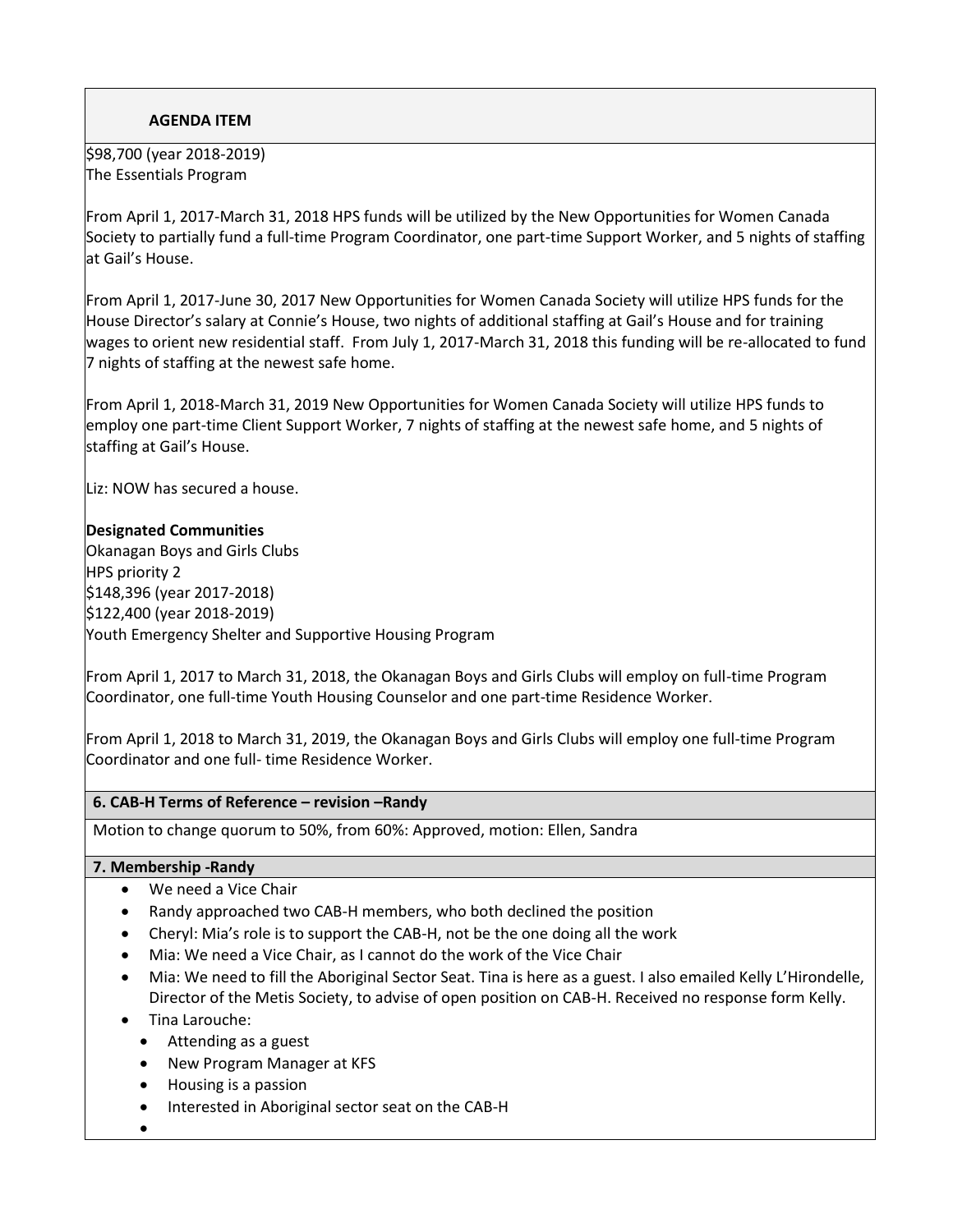### **8. HPS- Social Infrastructure Funding (SIF) 2018-2019 - Ellen**

CAB-H needs to decide ahead of time how to direct any SIF funds that might become available for 2018-19.

- CMHC/CAEH Budget 2017 town hall, Adam Vaughan, MP, Parliamentary Secretary, Housing and Urban Affairs indicated that Budget 2017 will maintain the funding at its enhanced 2017-2018 levels.
- How does the CAB-H want to proceed?

Randy motioned for the CAB-H to strike a sub-committee that will determine how the SIF funds will be used for 2018-2019. CAB-H motioned to accept the decision of the sub-committee ahead of the sub- committee meeting.

The following CAB-H members present at the general CAB-H meeting **left the room due to conflicts or potential conflicts:** 

Randy, Mike, Liz, Sue, Jeremy (attending as guest on behalf of Diane), Tina (guest)

The following people were present at the sub-committee discussion: Mona, Alex, Ellen, Don, Nanette, Sandra Non-voting members present : Mia, Cheryl, Wayne

Mia presented the SIF funding amounts that should be made available on 2018-2019. These amounts have not been confirmed by ESDC.

SIF money available:

**Designated Communities: \$184,250 (1/2 of original DC funds) Aboriginal Homelessness : \$93,774 (100% of original AH funds)**

Designated Communities: a minimum 40% of SIF top up must be allocated towards HF project

The CAB-H decided to follow the 40/60 Priority 1 /Priority 2 split for Designated Communities, with 100% of the Aboriginal Homelessness funding being allocated to priority 2 projects, as originally outlined in the Community Plan.

| <b>ALLOCATION</b> | <b>DC</b>    |
|-------------------|--------------|
| Priority 1 40%    | \$73,700.00  |
| Priority 2 60%    | \$110,550.00 |
| <b>TOTAL</b>      | \$184,250.00 |

| <b>ALLOCATION</b> | AН       |
|-------------------|----------|
| Priority 2- 100%  | \$93,774 |
| <b>TOTAL</b>      | \$93,774 |

CAB-H sub-committee motioned to accept 40/60 Priority 1 /Priority 2 split for Designated Communities, with 100% of the Aboriginal Homelessness funding being allocated to priority 2 projects, as originally outlined in the Community Plan.

The CAB-H elected not to allocate SIF funds as top-ups for currently operating projects. The CAB-H requested